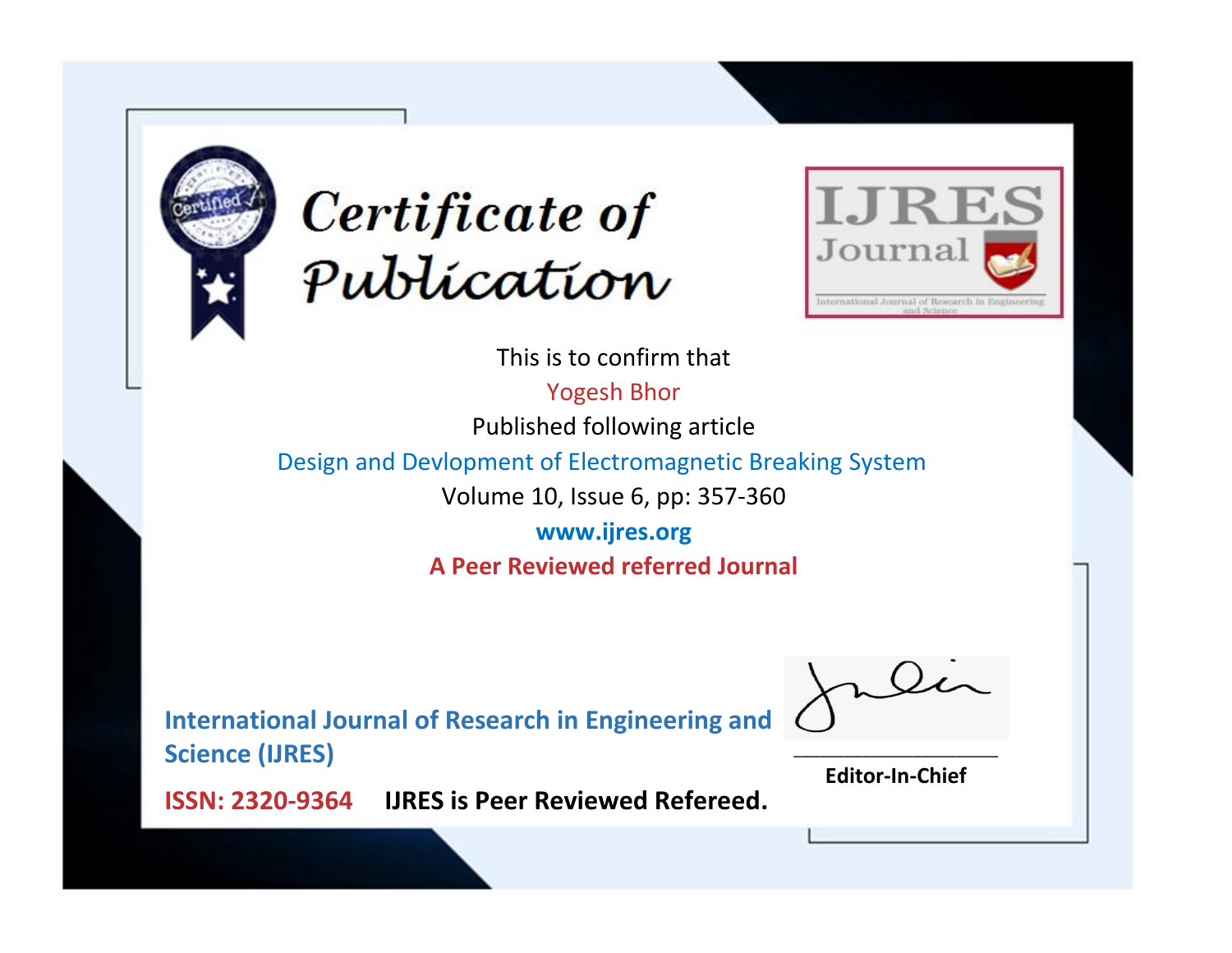



This is to confirm that Dasharath Jadhar Published following article Design and Devlopment of Electromagnetic Breaking System Volume 10, Issue 6, pp: 357-360 **www.ijres.org A Peer Reviewed referred Journal**

**International Journal of Research in Engineering and Science (IJRES)**

\_\_\_\_\_\_\_\_\_\_\_\_\_\_\_\_\_\_\_\_\_\_\_\_ **Editor-In-Chief**

**Journal.**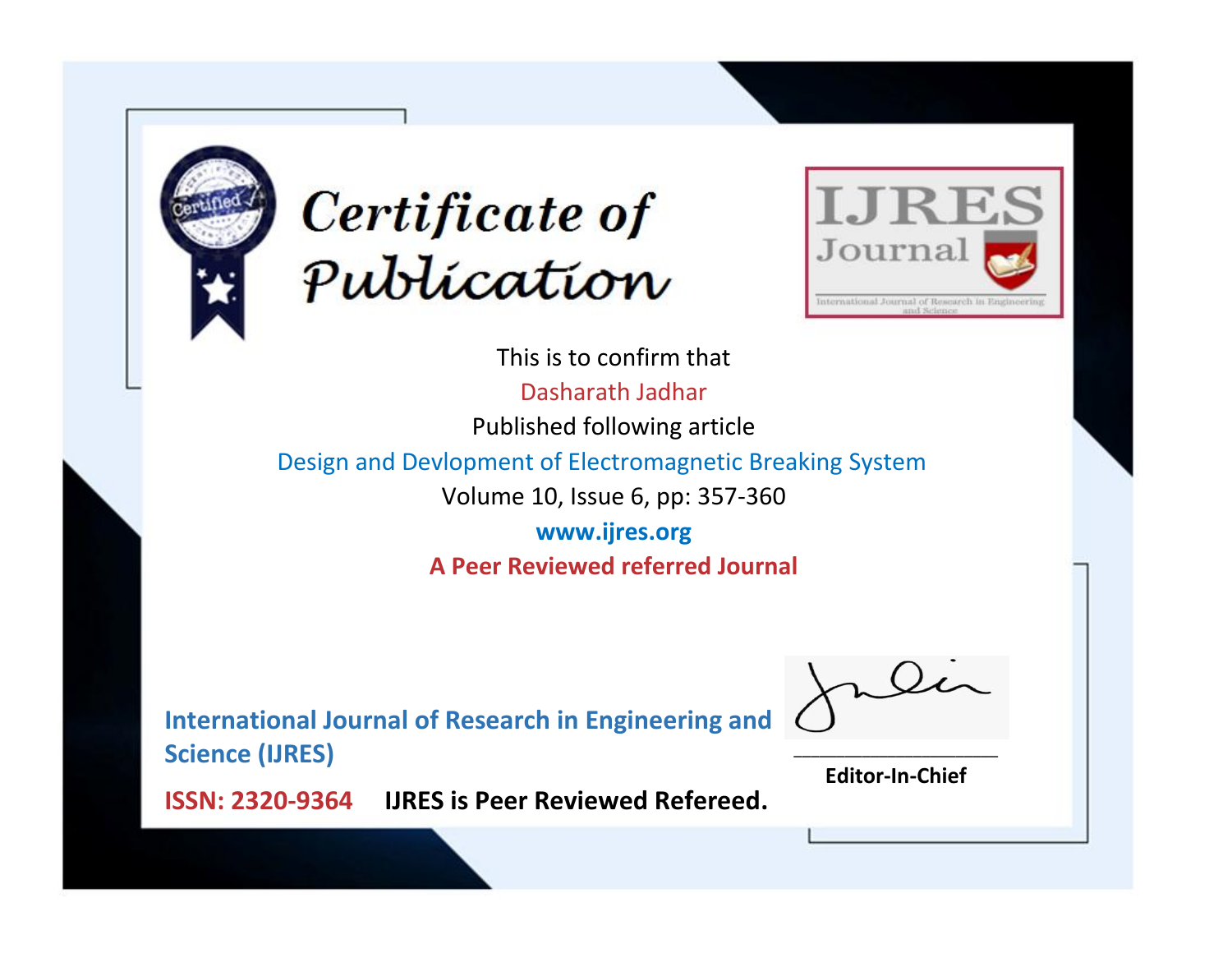



This is to confirm that

Shivaji Aher

Published following article

Design and Devlopment of Electromagnetic Breaking System

Volume 10, Issue 6, pp: 357-360

**www.ijres.org A Peer Reviewed referred Journal**

**International Journal of Research in Engineering and Science (IJRES)**

\_\_\_\_\_\_\_\_\_\_\_\_\_\_\_\_\_\_\_\_\_\_\_\_ **Editor-In-Chief**

**Journal.**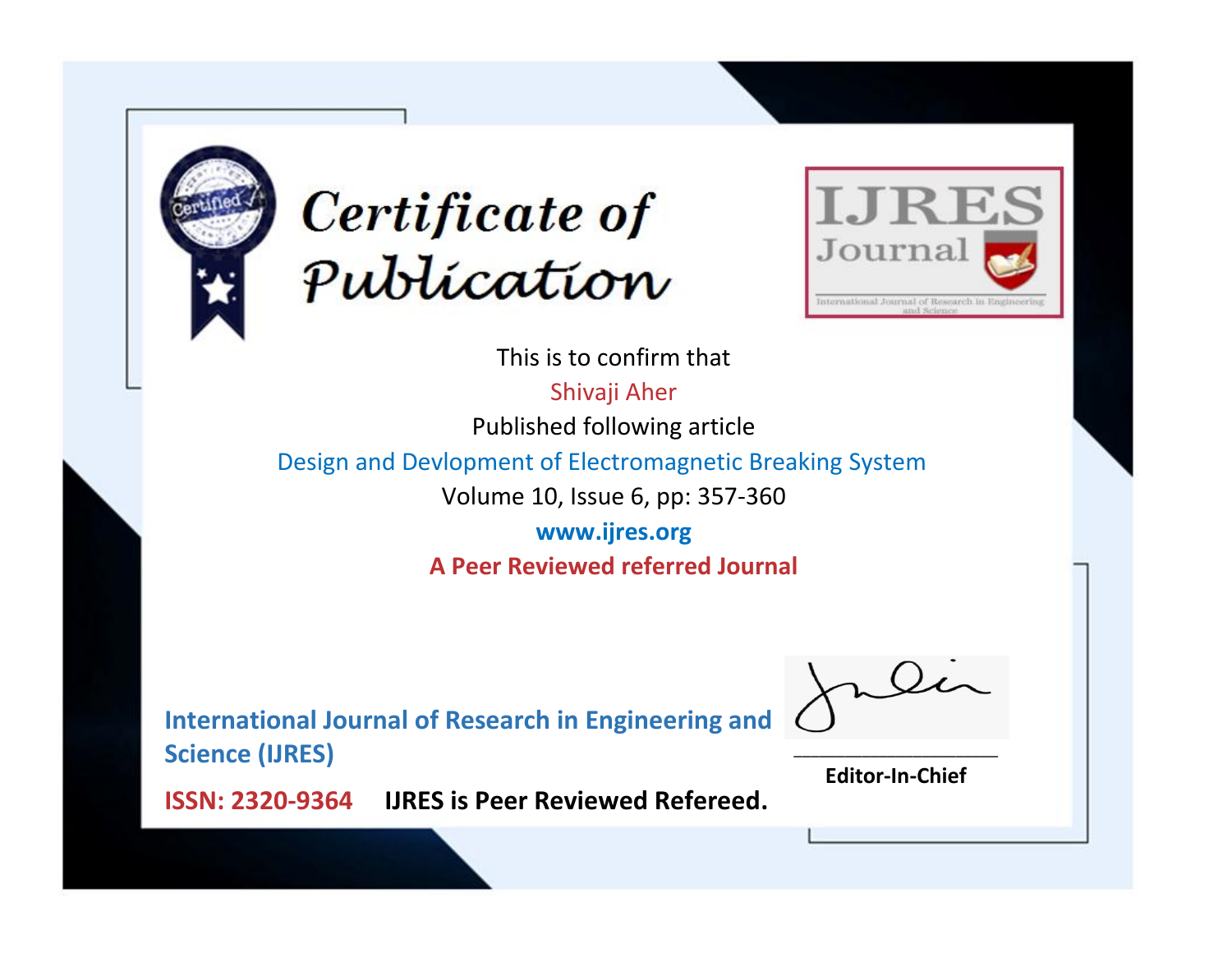



This is to confirm that Gurunath Bhundere Published following article Design and Devlopment of Electromagnetic Breaking System Volume 10, Issue 6, pp: 357-360 **www.ijres.org A Peer Reviewed referred Journal**

**International Journal of Research in Engineering and Science (IJRES)**

\_\_\_\_\_\_\_\_\_\_\_\_\_\_\_\_\_\_\_\_\_\_\_\_ **Editor-In-Chief**

**Journal.**